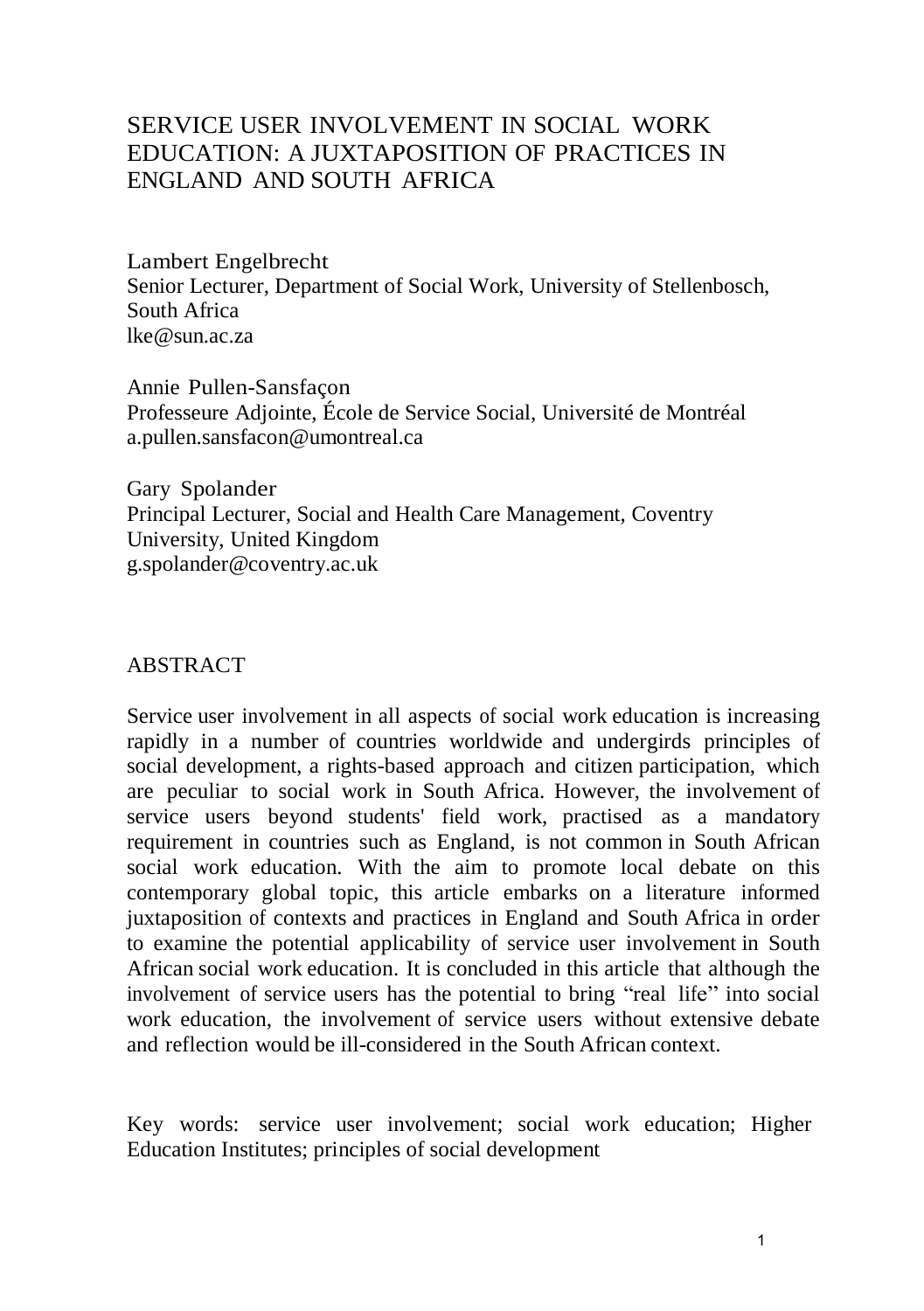### INTRODUCTION

South African Higher Education Institutes (HEIs) of social work embarked on a process of self assessment of the Bachelor of Social Work (BSW) as established by the South African Council for Social Service Professions (SACSSP, 2009a). In 2009, HEIs providing social work courses had to submit self assessment reports in preparation of a quality assurance audit to a task team appointed by the Professional Board for Social Work, as endorsed by the SACSSP. Feedback by the Registrar of the SACSSP (SACSSP, 2009b) indicated that although extensive understanding of curriculum alignment is demonstrated by the HEIs' submissions to ensure minimum standards and compliance with the BSW, certain gaps remain. The lack of alignment between assessment tasks, associated assessment criteria (AAC) and exit level outcomes (ELOs) posed a specific challenge. The feedback to HEIs suggests that "Assessment tasks should be giving students opportunities to demonstrate in authentic (real life) ways their competence against the AAC and ultimately the minimum standards of the qualification" (SACSSP, 2009b:2). One way of bringing "real life" into social work education as expressed by the SACSSP is to involve service users in the design and delivery of social work degrees as expounded by Levin (2004), albeit within the context of social work education in England. The said author argues that "…the social work degree offers a major opportunity for a new generation of social workers to gain a thorough grounding in service users' and carers' experiences and expectations from the very start of their training and careers" (Levin, 2004:2).

Service user involvement in social work education, for the sake of giving students opportunities to demonstrate their competencies in real life, beyond being merely involved in students' field work, is increasing rapidly in a number of countries worldwide, whether by requirement, principle of good practice or as a challenge for the medical model of social work education (Branfield, 2007). For example, the Australian Association of Social Workers (2008:7) states that "…wherever possible, there should be involvement of clients and service users in the planning and delivery of social work education programmes". Examples of current service user involvement in all aspects of social work education can also be found in Sweden (Wolmesjo, 2008) and Croatia (Urbanc, 2008). One such example of growing interest in holistic service user involvement in social work education is a research project currently being undertaken by a team of researchers in Croatia, Slovenia and Macedonia and which is funded by the International Association of Schools of Social Work (Radović, Urbanc and Delale, 2008). Indeed, this shows that service user involvement in social work education as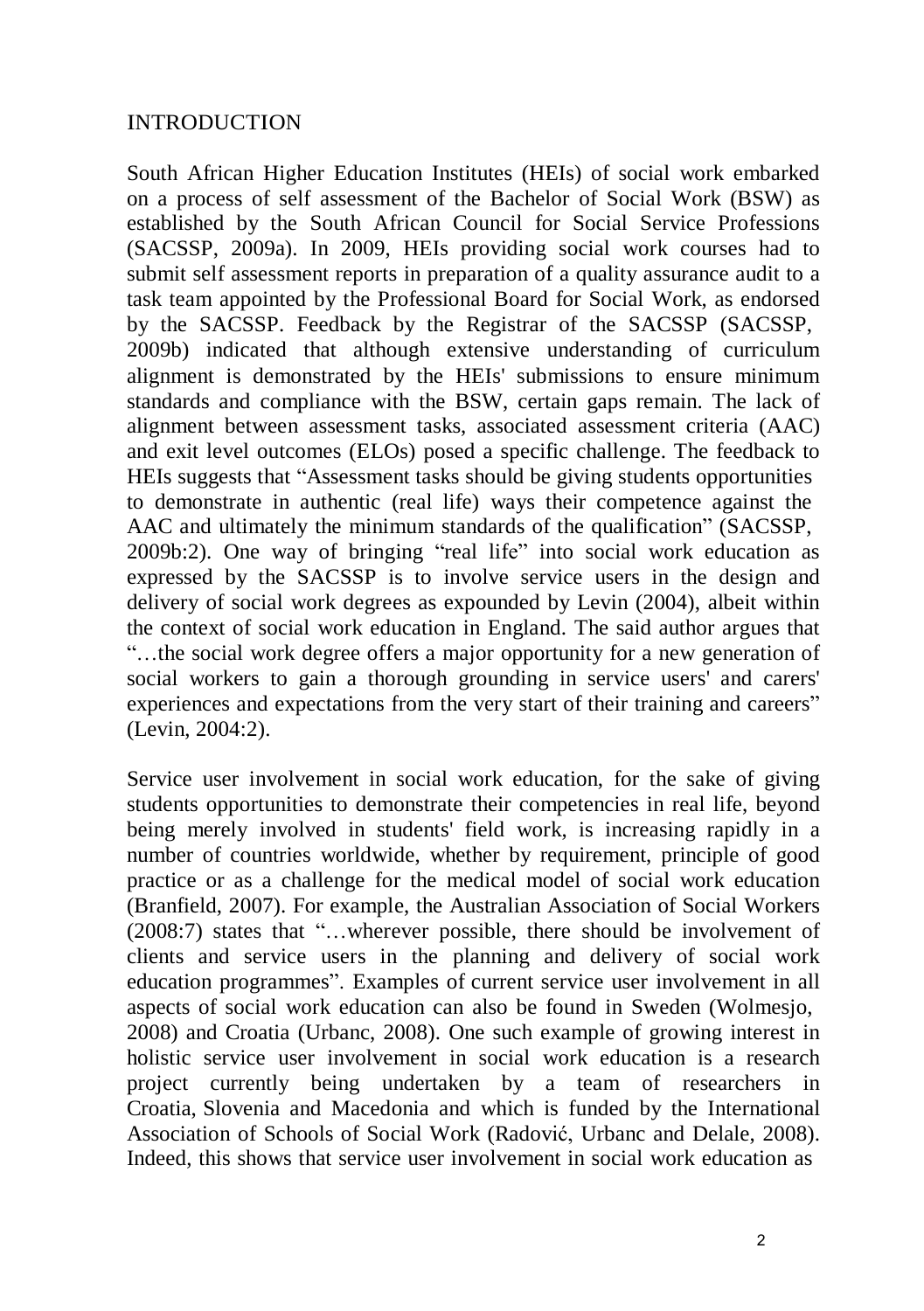a whole is increasingly seen internationally as a tool for democracy, empowerment, accountability and organisational, economic, social and political engagement and participation (Munday, 2007) – all principles undergirding the South African White Paper for Social Welfare (RSA, 1997) and a social development and rights-based approach advocated through citizen participation, which is peculiar to social work in South Africa (Patel, 2005). These intrinsic principles of service user involvement in all aspects of social work education thus fit comfortably within the South African social development paradigm, and sound a distinct call to debate the practice of service user involvement in South Africa's social work education. However, the involvement of service users, beyond students' field work as practised in countries such as England is not common to social work education in South Africa.

The preceding scenario gives rise to the question on the appropriateness of the involvement of service users within the context of the South African social work education. While England's HEIs in social work must meet the requirements set by their Department of Health and have involved service users in all aspects of social work education since 2002 (Beresford and Croft, 2004), the intention of this article is to juxtapose service user involvement practices in England and South Africa, in order to examine the potential applicability of these English practices in social work education in South Africa. The ultimate aim of this article is therefore to promote local debate on a contemporary global topic by defining service users, describing service user involvement in social work education in England, interpreting the relevant South African context and by examining the congruency of country practices. The article concludes with a postulation on the appropriateness of service user involvement within the context of South African social work education.

#### Defining service users

The term "service user" is largely defined by its social and historical settings, and therefore also encompasses the political impact inherent in the social work domain. For instance, attempts in England to preserve people's rights and social inclusion, have resulted in the terminology for recipients of services changing from "client", to "consumer", to "service user" (Banks, 2006). It is, therefore, imperative to recognise that the very term "user" of services has different connotations for different people. The term "service user" or "user" should thus not be applied interchangeably as it often is, for in many cultures the term "user" may also have many derogatory meanings, i.e. "user of illegal drugs" or someone who borrows money and does not pay it back. Stets and Burke (2000) also highlight the concern that people who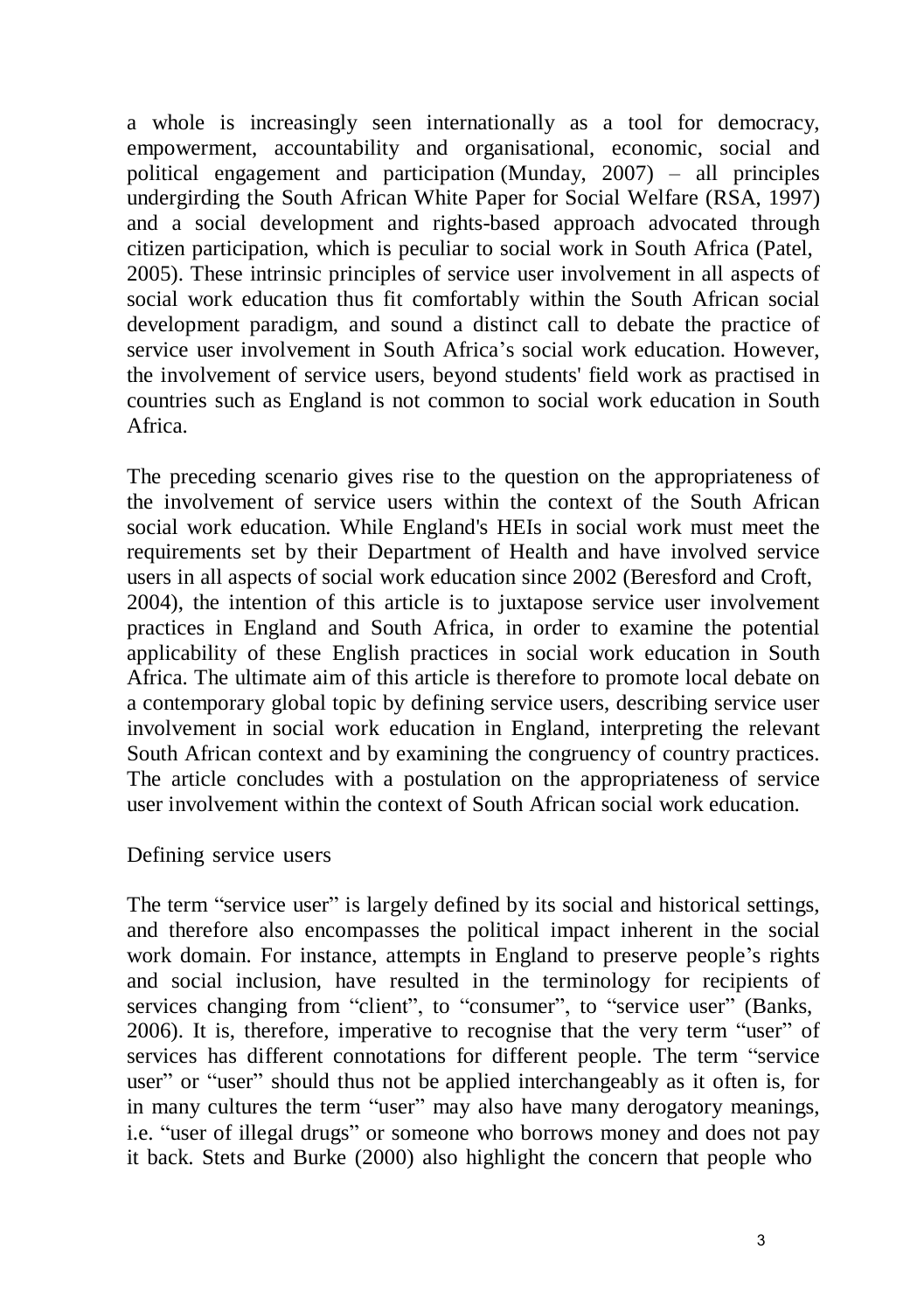share role expectations may have their behaviour defined by such interactions, thus rather than empowering service users the term may denote increased dependence on services. This raises questions about terminology used in policies, and whether professions and governments' use of terms accurately reflect the preferences of those they are designed to serve. The particular term used for the recipient of services thus indicates the nature of the relationship between the professional social worker and the recipient of services, the type of services the recipient receives, as well as the socialised meaning respective societies ascribe to the term (Branfield, Beresford, Andrews, Chambers, Staddon, Wise and Williams-Findlay, 2006; Heffernan, 2006). While we acknowledge that the use of the term "service user" may require further discussion in this particular context, for the purposes of this article, the notion of service user involvement will refer to those people who were or still are receiving social welfare services and are involved in some or all parts of social work education.

# SERVICE USER INVOLVEMENT IN SOCIAL WORK EDUCATION IN ENGLAND

The administration of England as a welfare state has undergone major reforms since its inception, also in respect of the roles and tasks of social workers in the late seventies (Barclay, 1982). The later rise of Thatcher's New Right and New Managerialism caused a shift within public sector management which continued under New Labour (Department of Health, 1998). This shift implied that case work as the dominant method of work, has given way to more short-term focussed work, with the result that targets have to be met by social work managers within a market based care policy (Harlow, 2004). Another recent reform means that social work in England has been a degree-regulated profession since 2003 and that the title of social workers are protected as they must now register with the General Social Care Council (GSCC), the body responsible for the registration and regulation of conduct and training of social workers in England (GSCC, 2009). As a result, social work is offered as a generic degree preparing students to work with any client groups in various settings. Students, who hold a degree other than in social work, also have the option to study for a Master of Arts qualification in social work. Both the undergraduate and postgraduate route can lead to registration with the GSCC. Specialisation can be achieved through a variety of Post Qualifying Awards, which can lead to a Master's Degree (GSCC, 2009).

The notion of service user involvement, not only in social work education, but also in health and social care services, started to develop in the 1970s,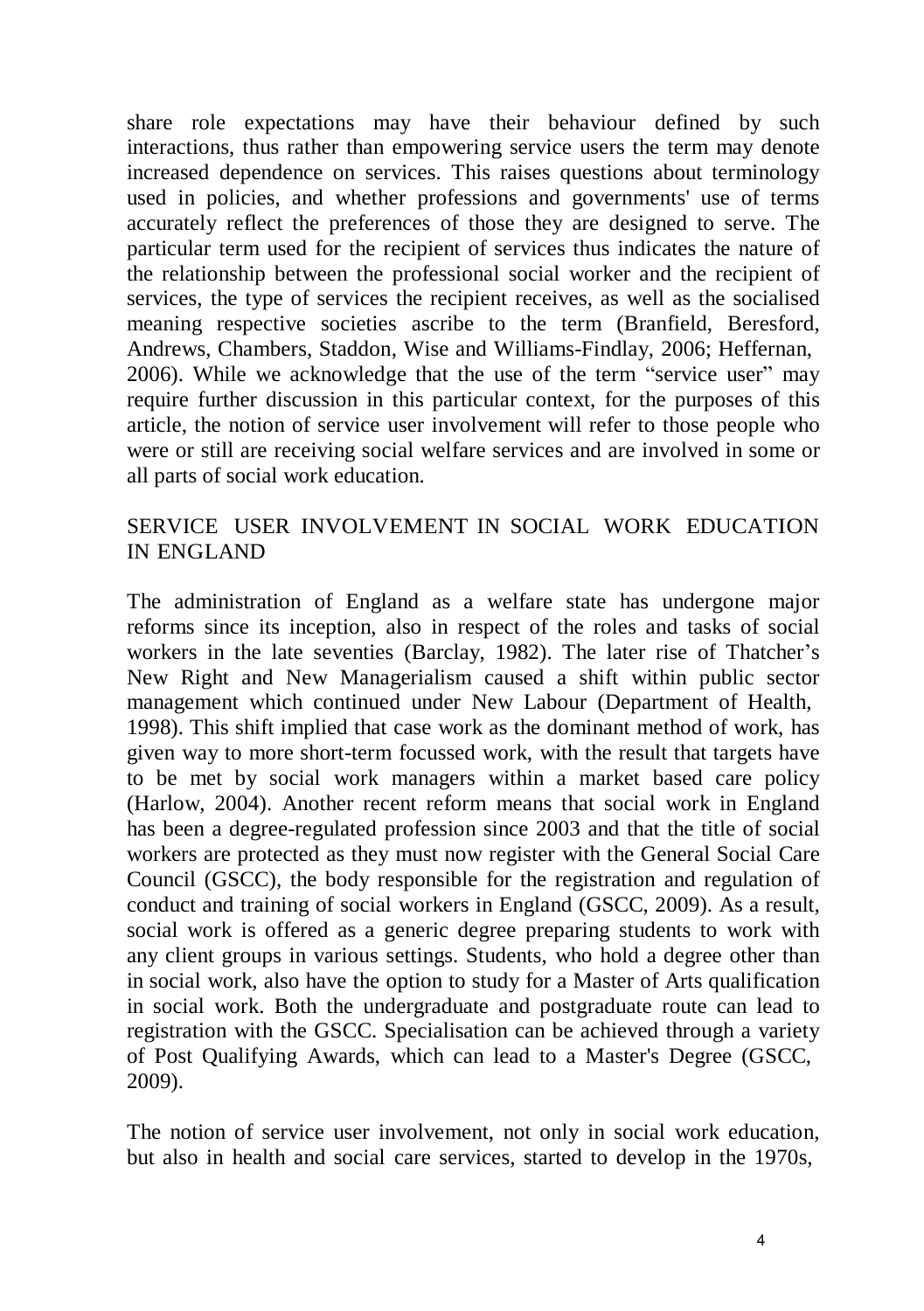and gained popularity in the 90s (Hanlon, 2008; Molyneux and Irvine, 2004). Towards the end of the 90s, the then Central Council for Education and Training in Social Work (CCETSW), in its aim to regulate and promote the education and training of social workers throughout the United Kingdom, encouraged social work programmes at HEIs to involve service users more closely (Molyneux and Irvine, 2004). In 2002, with the changes brought through the Care Standard Act of 2000 and the subsequent replacement of the former CCETSW with the new GSCC, service user involvement in social work education became a professional requirement for HEIs to grant degrees in social work (Department of Health, 2002). All institutions in England offering qualifying programmes in social work must now meet the requirements set by the Department of Health and involve service users in all aspects of their course delivery (Beresford and Croft, 2004).

Thus, service user involvement in England's social work education programmes is now a widely applied practice. Institutions offering accredited social work programmes are also accorded funding by the GSCC to include service user participation in their curricula. This funding is flexible in its application but must be related to specific service user involvement within an HEI social work course offering payment to service users involved in the planning, delivery and assessment of social work courses (Hutton, 2006).

The Team for the Evaluation of Social Work Degree Qualification in England (ESWDQE) found that involvement of service users in social work education was welcomed by all stakeholders and reaffirmed the social work profession's commitment to the principles of citizen participation in all spheres of social work (ESWDQE, 2008). The principle of capacity building is particularly recognised as an important motivation for involving service users. Benefits reported by service users include transferable skills gain from their involvement in social work education, which proved useful for their employment status (ESWDQE, 2008). This feature was particularly highlighted by commentators such as Humphreys (2005) in her account of service user involvement at Warwick University. Furthermore, the use of service users is rated so highly in some HEIs that they are referred to as consultants in a number of papers dealing with service user involvement in social work education (Humphreys, 2005; Anghel, 2006). In fact, students and most social work staff at HEIs perceive service user involvement as positive overall (Branfield, 2007). This was also echoed by recent research undertaken by the ESWDQE (2008) which indicated that students found service user involvement in social work education particularly beneficial as it helped them in the integration of theory and practice.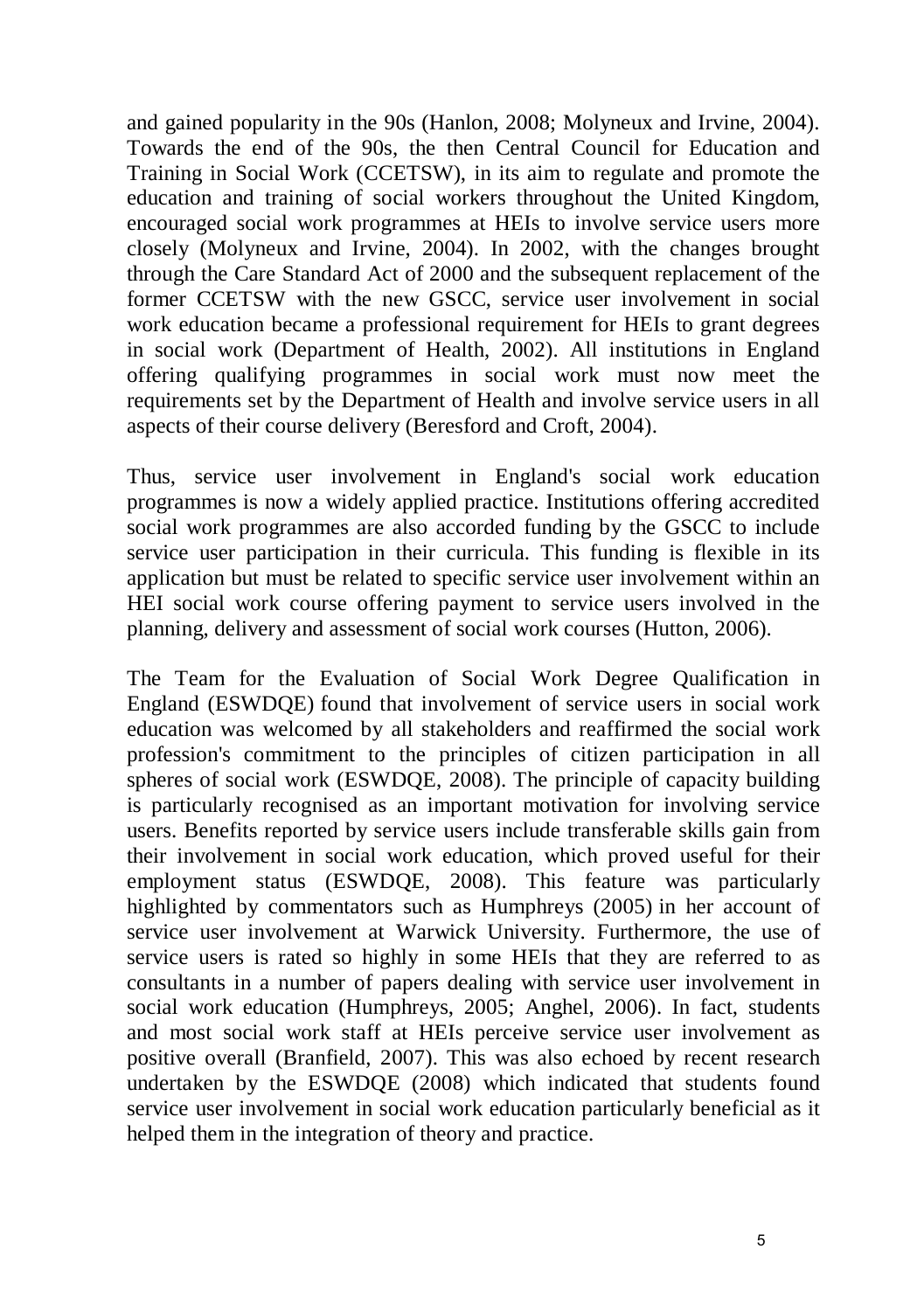Despite positive evaluations of service user involvement in social work education, the current requirements for service users to be involved in the design and delivery of social work courses have not worked well in all areas (Social Work Task Force, 2009:17). Some staff in HEIs still lack confidence in service users' ability to teach. The situation is often exacerbated by institutions not supporting service user involvement by imposing overly strict regulations, relating to setting quality standards as to the use of people from outside the institution in the teaching of students (Branfield, 2007). There is also a danger of service user involvement being based on unequal power relationships when involvement is based on tokenism, selection only from certain groups of service users, and "the conflation of different viewpoints" (Gupta and Blewett, 2008:467). Other constraints in service user involvement include, inter alia, payment and the recruitment of service users to be used in education. Indeed, payment of service users constitutes an important barrier to participation. In fact, in some cases, HEIs do not pay for service users to be involved in their programmes, and in other cases, the payment for their involvement means that service users may lose some of their social security benefits (Branfield, 2007). With regard to issues of recruitment, service user groups who participate in social work education remain similar, even where HEIs have departments or staff dealing specifically with the recruitment of service users. The result is that those most disenfranchised, "harder to reach" service users are unrepresented (ESWDQE, 2008:153). This is also emphasised by Hanlon (2008) who identifies challenges for universities in engaging service users and obtaining a sufficiently broad cross-section to be representative of England.

# THE SOUTH AFRICAN CONTEXT

Social work in South Africa has been the only regulated, officially approved profession addressing social welfare issues since 1937 (RSA, 2006). The country adopted a social development paradigm of welfare after democratisation in 1994, which embraced a people-centred approach to social and economic development with the aim to redress the past imbalances in the country (RSA, 1997). As a new approach to social service delivery, social development currently transcends the residual approach that has dominated social welfare discourses of the past. Although social welfare programmes should be available to all people in the country, the primary target groups now are the poor and vulnerable sectors of society. Through a range of service providers, social work plays a major role in promoting the development and social well-being of individuals, families, groups and communities (RSA, 2006; RSA, 1997).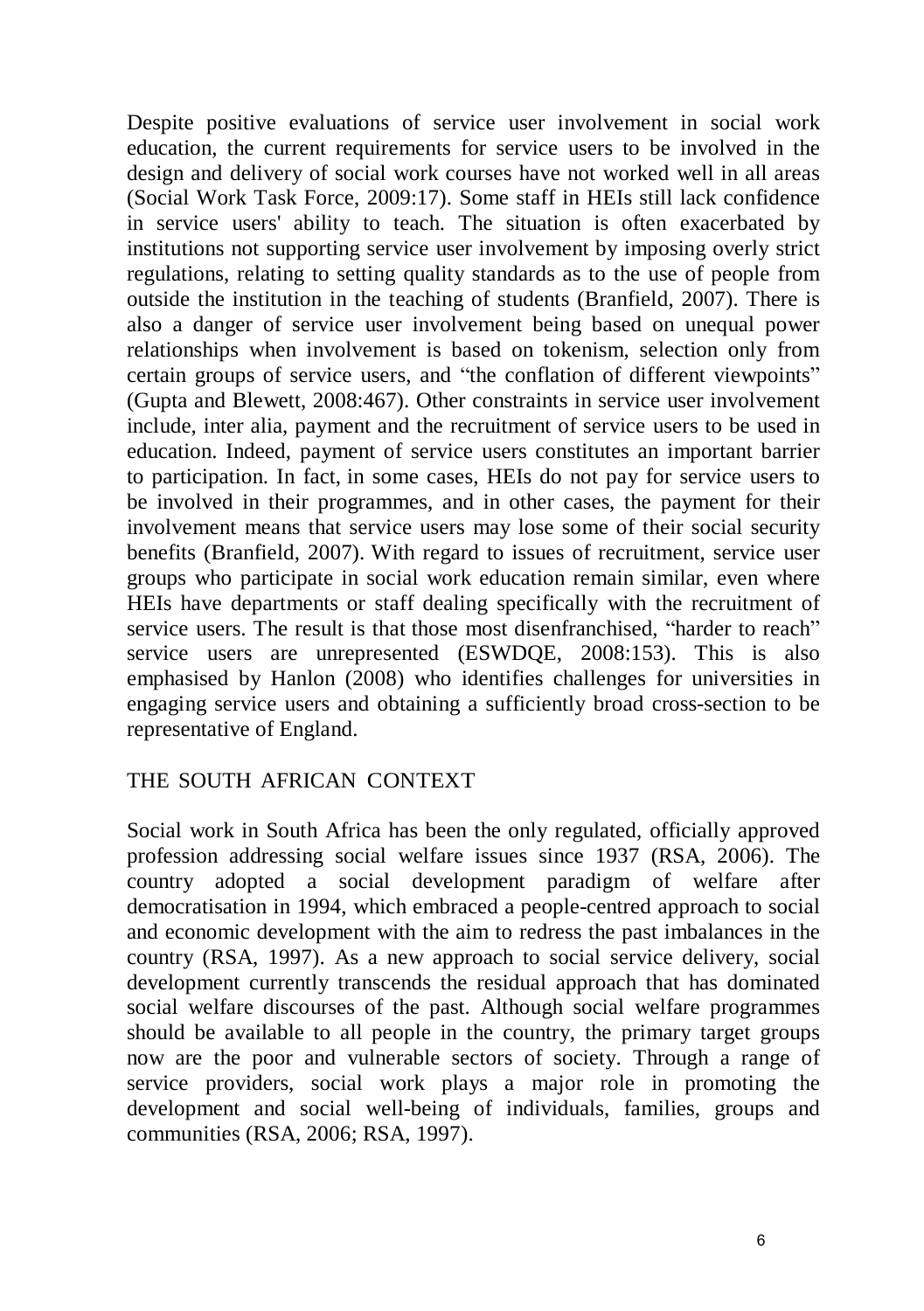However, the term referring to the beneficiaries of social welfare services in South Africa should be determined by the continuum of levels of social work intervention rendered to different target groups. This is described by the Integrated Service Delivery Model of the Department of Social Development (RSA, 2006), which seeks to improve social services including prevention, early intervention, statutory, residential and alternative care, reconstruction and after-care services. Despite the broad scope of social work services, ranging from prevention in communities to after-care of individuals, it is evident that the term "service user" is not being used in official government and policy documents underpinning social work and social work education in South Africa. Terms that are used in official documents are "clients" and "client systems" (SACSSP, 2007; RSA, 2006; RSA, 1997), "consumers of social services" (RSA, 2006; RSA, 1997), "beneficiaries" (RSA, 2006) "target groups" (RSA, 2006; RSA, 1997) and "members of the community engaged in social development programmes" (SACSSP, 2007). Furthermore, the Social Service Professions Act, No 110 of 1978 does not refer to any of the before-mentioned terms, although the Act defines the parameters of the social service professions in South Africa (RSA, 1978).

In compliance with the Social Service Professions Act (RSA, 1978), social workers and social work students in South Africa have to register with the South African Council for Social Service Professions (SACSSP), which regulates the practices of the social work profession, determines standards and exercises control over the professional conduct of social workers and student social workers. The Ethical Code (SACSSP, 2007:8.3.4a) states explicitly that "The best interest of clients should be served at all times" and provides guidelines regarding inter alia confidentiality, disclosure of information, coercion, exploitation and manipulation. Significantly, the Ethical Code determines specifically that "…only social workers may function as supervisors during education, training and development of student social workers" (SACSSP, 2007:5.1.5d). The minimum basic requirements for social work educators and by implication for assessors of theoretical and practice learning furthermore, are registration with the SACSSP, a professional degree in social work and a minimum of five years' appropriate experience (RSA, 2003).

Consequently the context of South African social work education does not foster service user involvement in the same way than is understood in the definition provided in this article of service user involvement, specifically due to the statutory requirements for qualified social workers to teach. Thus, even informal involvement of service users with students' learning activities, arranged by individual social work educators, could be contentious within the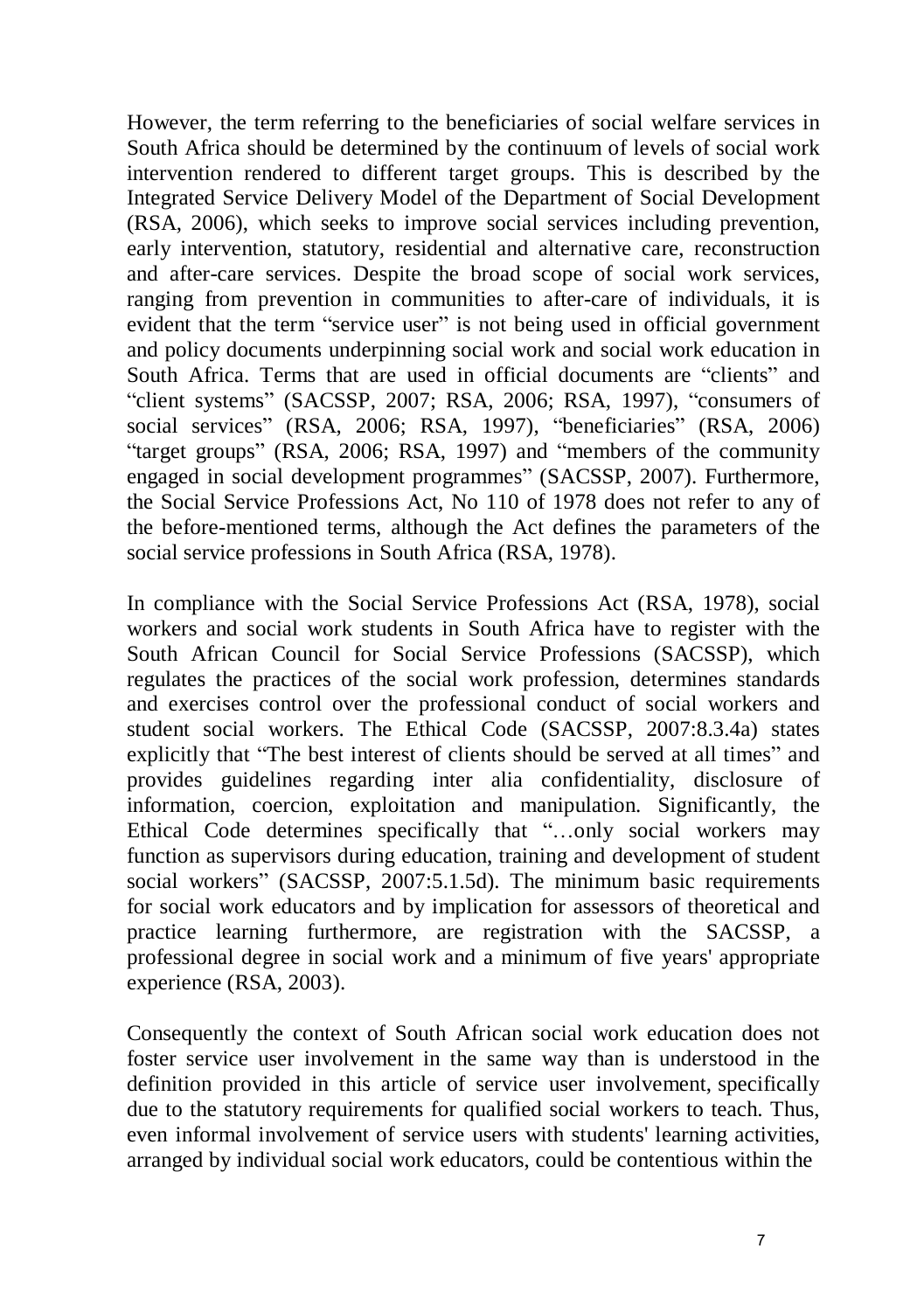existing statutory framework, because social work is regarded as a professional qualification (RSA, 2003) within the parameters of the SACSSP's Ethical Code (SACSSP, 2007). This maintains the prestige, status, integrity and dignity of the profession and seeks to ensure that service users' needs are met through the governance of the profession. Thus, on a policy and statutory level, the education of student social workers is currently not viewed as a terrain conducive to increasing service users' personal confidence, skills and knowledge, as a means to broaden further education, or to provide paid work or public service for service users. This means that only registered professional social workers are employed for the facilitation of direct and indirect inputs into the theoretical and practice learning components of social work education, be it university-based academics or practitioners in a practice environment.

The selection of student social workers, provision of teaching and learning, preparation for practice learning, student placements and learning agreements are, furthermore, academic and administrative issues to be dealt with by universities (RSA, 2003). The design of the social work degree as well as the quality assurance is currently the statutory mandate of the professional quality-assurance body (SACSSP) together with the university concerned. Moreover, the implementation of assessment strategies to ensure that exit level and critical cross-field outcomes of the social work degree are achieved is the sole responsibility of the university staff, in compliance with the minimum basic requirements for assessors in accordance with the Higher Education Quality Assurance Council (HEQC) (RSA, 2003). The replacement of the South African Qualifications Authority Act (RSA, 1995) with a new National Qualifications Framework Act (RSA, 2008) changes the education scene in South Africa significantly, especially as far as the quality assurance functions of relevant quality assurance bodies are concerned. To this end, evaluations of student social workers' achievements are still a joint venture only between university educators, agency-based field supervisors (both registered social workers) and learners.

# EXAMINATION OF CONGRUENCY OF PRACTICES IN ENGLAND AND SOUTH AFRICA

In an examination of service user involvement in social work education in England and South African practices, it would be relatively simple to identify which constituent parts are undertaken in each country. This, however, would assume that all social work education globally meets a single model of social work education practice. Indeed, even though a set of universal social work standards and values may influence the various social work schools' curricula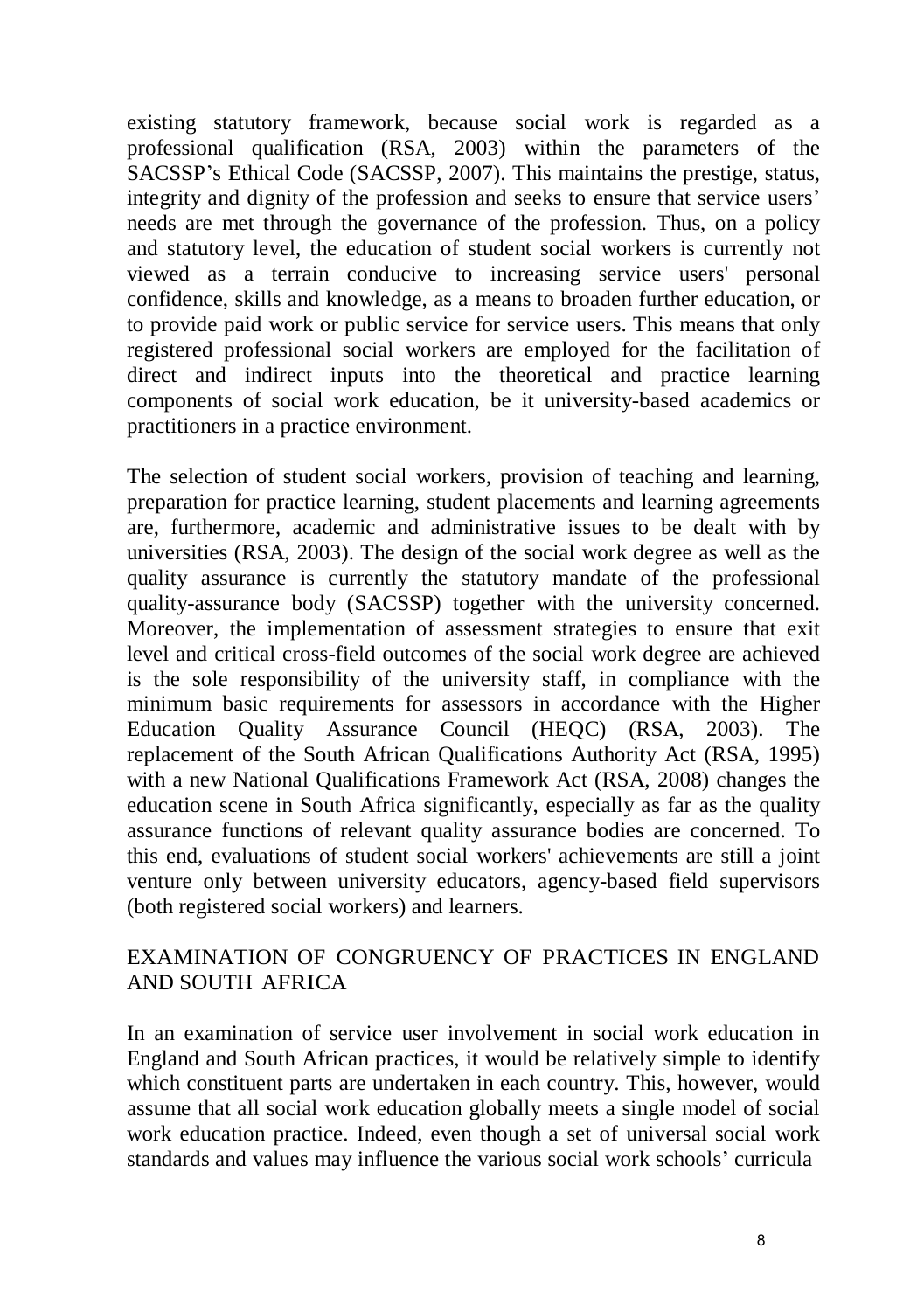worldwide, the cultural, political and economical differences found in various countries result in social work practices and education that are diversified (Hendriks, Kloppenburg, Gevorgianien and Jakutien, 2008). Consequently, the lens through which service user involvement is to be viewed should include country-specific, socio-economic and political narratives and should recognise that the terminology used is also anchored within particular discourses, cultures and historical contexts. As a result, a simple examination is not possible, without viewing service user involvement within its unique context. The appropriateness of service user involvement in South African practices should therefore be construed based on the aetiology of both those who receive and deliver social work services, as well as the corresponding education offered. As an exhaustive examination is outside the remit of this article, merely the potential appropriateness for specific service user practices of interest within a South African context will be explored.

Although service user involvement provides significant benefits to social work students in England, there is a danger that this perspective relates solely to those service users who are articulate, accessible and who have successfully utilised England's market-driven context of care (Gupta and Blewett, 2008). Those service users in England who are socially most excluded, less articulate and are often at the receiving end of coercive services might still not be heard, until students take up their field work placements. Even then, whether or not their voices will influence social work education is debatable. Bearing in mind the difficulties to involve the most marginalised recipients of services successfully, the challenge for service user involvement in social work education is even greater in a South African context, where the focus of social work is on the poorest of the poor and the most vulnerable and socially excluded people in society (RSA, 2006).

However, the mere notion of service user involvement in social work education raises issues of civic participation. Whilst in England the number of people who participated in democratic elections in 2005 was 61,3 percent (Tetteh, 2008), the voting percentage in the 2009 South African elections was 77,3 percent (IEC, 2009), suggesting much greater citizen engagement in the South African democracy. England's rights of citizens also differ from South Africa's in terms of guaranteed access to healthcare, housing, social security, education and special rights for children under the South African Constitution, with opportunities for citizens to petition the Constitutional Court for violations of their rights (Bill of Rights, 1996). In contrast, England has no formal constitution, and rights afforded to citizens are based in statute and case law, but citizens have no ascribed rights to, for example, healthcare, housing and education (Maer and Horne, 2009). An illustration of this can be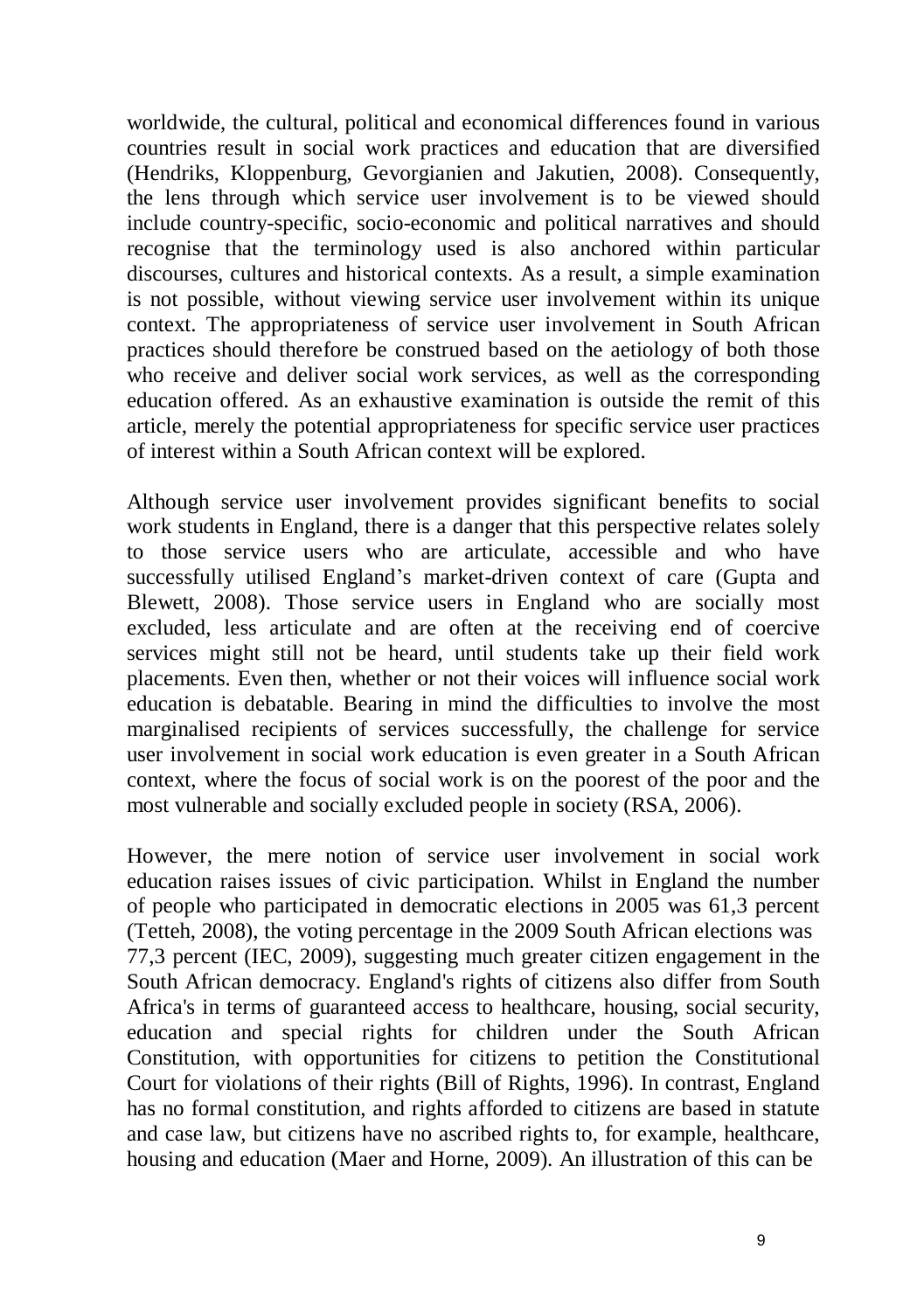found within the Department of Health (2006) policy "Our Health, Our Care, Our Say" which demonstrates a continued shift away from traditional social work service areas such as psycho-social problems, aging, and trauma to problems relating to supporting all socially excluded people to participate in the workplace. This shift in focus of social work begins to raise questions about the democratic context in which services are developed, provided and evaluated in England. Moreover, Government policy in England has increasingly moved away from citizens' rights to citizens' responsibilities. Examples of this movement can be seen in mental health legislation where compulsory action can be taken if citizens do not accept the help offered (Jordan, 2004). Government and many statutory organisational policies in England thus increasingly do not support the direct delivery of services as these are purchased from independent sector organisations (Parton, 2006). Significantly, most social workers remain employed in statutory local authority services as assessors of social work need (Lyons and Manion, 2004). In South Africa, a large quantity of social work services are delivered through non-government and community-based organisations, employing social workers who render direct and front-line services in partnership with the Department of Social Development (RSA, 2006). These practitioners, as those employed by public welfare, are thus directly in contact with community issues and render services across the board to all people of South Africa, but specifically the most needy and vulnerable people.

Other initiatives in England have sought to promote increased accountability of services to those who use them and as a result, policy has moved towards the development of individual budgets whereby service users are responsible to find their own services and pay for them through the budget that has been allocated to them (Department of Health, 1998). However, this expanded consumer model risks distorting the availability of and access to care, with those who are most disadvantaged needing to compete with more articulate and financially capable service users for limited resources, thereby increasing their disadvantage. This model of accountability and choice presupposes that all consumers would act rationally, have full information and capacity to make informed decisions and would be able to choose between a plethora of high quality and affordable services. It is, therefore, debatable whether service users active in social work education in England represent the whole spectrum of service delivery.

In terms of service delivery, the SACSSP Code of Ethics (SACSSP, 2007a) makes social workers in South Africa directly responsible to all peoples of South Africa, by keeping social workers professionally liable for all their professional practices, in contrast with England where organisational policy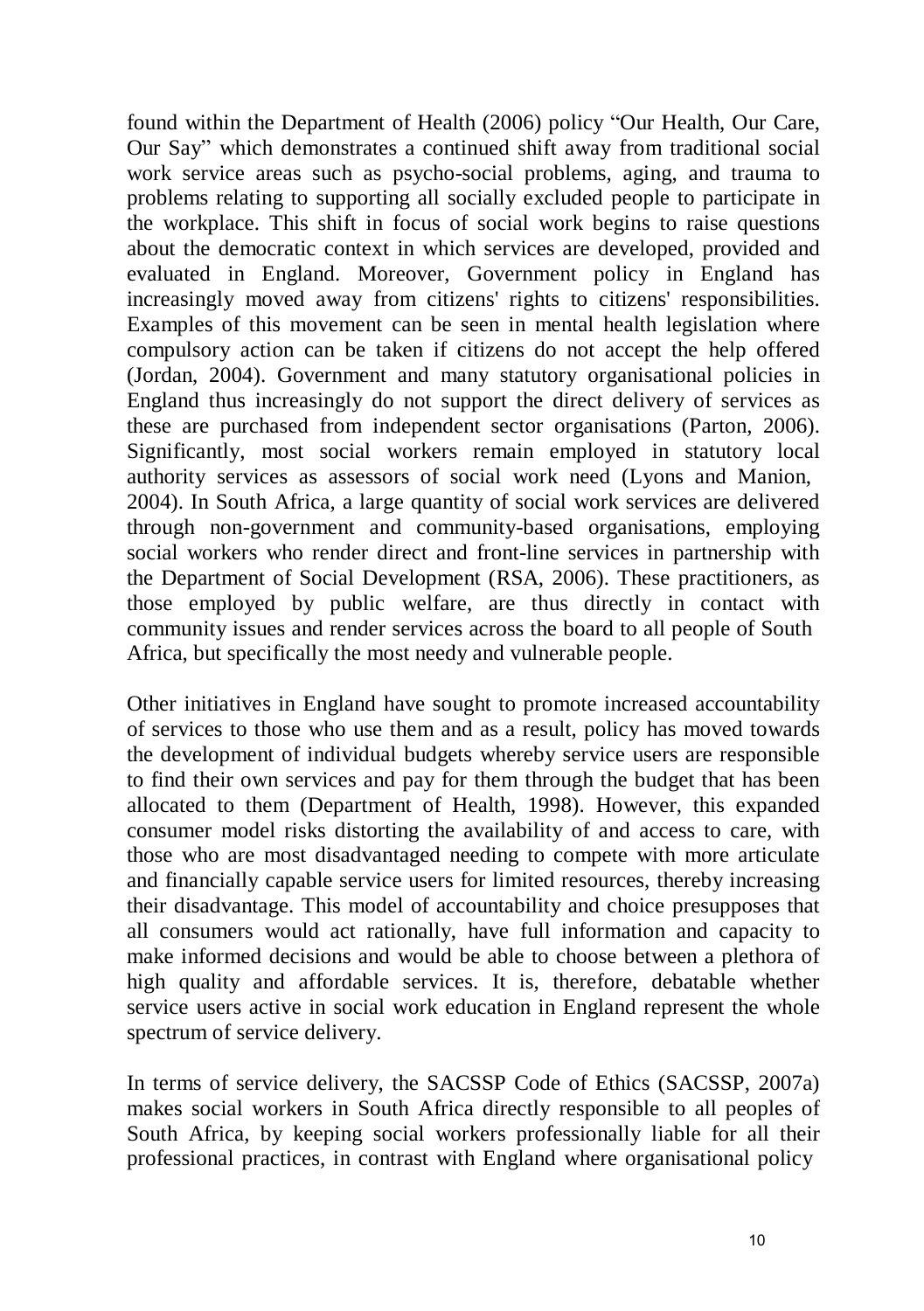may have greater sway (Department of Health, 2006). Service user interests in South Africa are thus guarded by the social work profession, with social workers having much greater autonomy in their professional judgement and decision-making than those in England (Freidson, 1994). Indeed, as O'Brian (2003:391) comments on the matter of British social work, rapid change is experienced through the development of new Government policies, regulations and guidelines, which circumscribe professional judgment rendering the social worker's role somewhat different to those based on the two traditional social work values of personal caring and social justice. A third value base thus appears to have emerged in England that might be called "resource and risk management".

Conversely, the independence of the social work profession in South Africa is largely guarded from intrusion by the State, which is key to the relationship between professionals and the recipients of their services (Dingwall and Fenn, 1987). In England, the GSCC regulates the training and registration of professionals, but the regulation of the profession conforms less to the ideal model of what constitutes a profession than in South Africa. As an example the GSCC currently has only two social work-qualified Council members out of its seven Council members whilst in South Africa the SACSSP has a significant number of social work-qualified Council members (GSCC, 2009; SACSSP, 2009a).

It is thus evident from the preceding discussion that professional and ethical responsibilities differ between the two countries with all South African social work teaching staff having to maintain current registration with the SACSSP as a requirement to lecture in social work programmes. There is no similar requirement in England, which often results in mixed teaching teams with some staff being accountable in terms of their registration, whilst others are not governed by the GSCC Code of Practice for Social Care Workers and Code of Practice for Employers of Social Care Workers (GSCC, 2009). It is, therefore, at least theoretically possible for social work students, due to their requirement to register, to have greater accountability to the profession than those who are providing input as lecturers or users of services. Additionally, where service users who participate at a university are paid, the university would have some employment responsibility, but little professional responsibility if adverse issues are experienced as a result of their engagement. In South Africa, service users who might be brought in to a university have to answer to the Code of Ethics (SACSSP, 2007) and to the professional responsibility requirement of the social work lecturer who engaged them. However, for most South African universities there are no mechanisms to fund service users' involvement, although there is probably a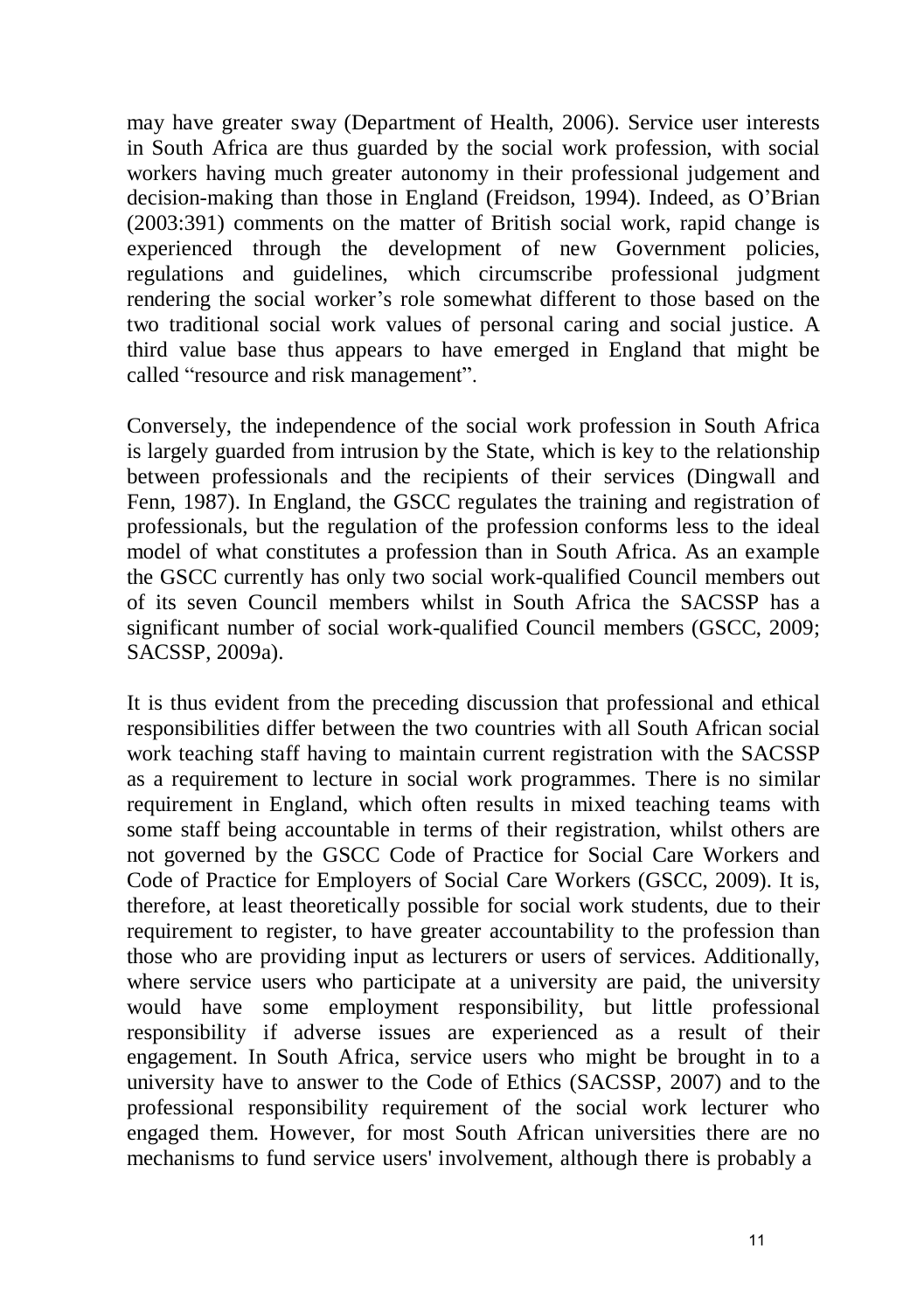greater tradition of volunteering and community service in South Africa than in England.

Other challenging aspects in service user involvement in social work education centre on the vast geographical differences and spread of universities in South Africa. Not only are distances substantial, especially in rural areas, but public transport links and literacy levels of service users vary considerably. Without payment, many service users would be unable to travel or afford to contribute to social work education. No funding is provided by any institution in South Africa, in contrast to the GSCC in England, which supports service user engagement. Moreover, social work students in South Africa are obliged to fund their own travel expenses, in contrast with their English counterparts. Involving service users in South African social work education would therefore mean creating accessible funding to at least meet basic travel and subsistence expenses relating to service user involvement.

In addition, training of service users, preparation and debriefing of students, service users and academics, together with extensive involvement in the module design, language accessibility and continuous monitoring have been identified by several authors as important requirements to ensure successful integration of service users into the teaching programmes of social work students (Anghel, 2006; Braye and Preston-Shoot, 2005; Beresford and Croft, 2004; Molyneux and Irvine, 2004). However, although these requirements are mandatory for the delivery of social work degrees and are perceived as making a positive contribution to the education of social work students, ongoing challenges in terms of service user involvement are posed to social work education in England (Gupta and Blewett, 2008). In the South African context, it would probably take much more to adopt the requirements of service user involvement in education than just pointing out the congruency with principles of democracy, empowerment, accountability and economic, social and political engagement and participation. Although these principles correspond with those within South Africa's social development paradigm (RSA, 2006), and service user involvement is seen as a move away from a medical model of social work education (Branfield, 2007), it is doubtful whether the direct importation of the English model of service user involvement is needed to instil principles of social development in South African social work education.

# **CONCLUSION**

Globally, service user involvement in social work education is loaded with opportunities and challenges. However, the appropriateness of service user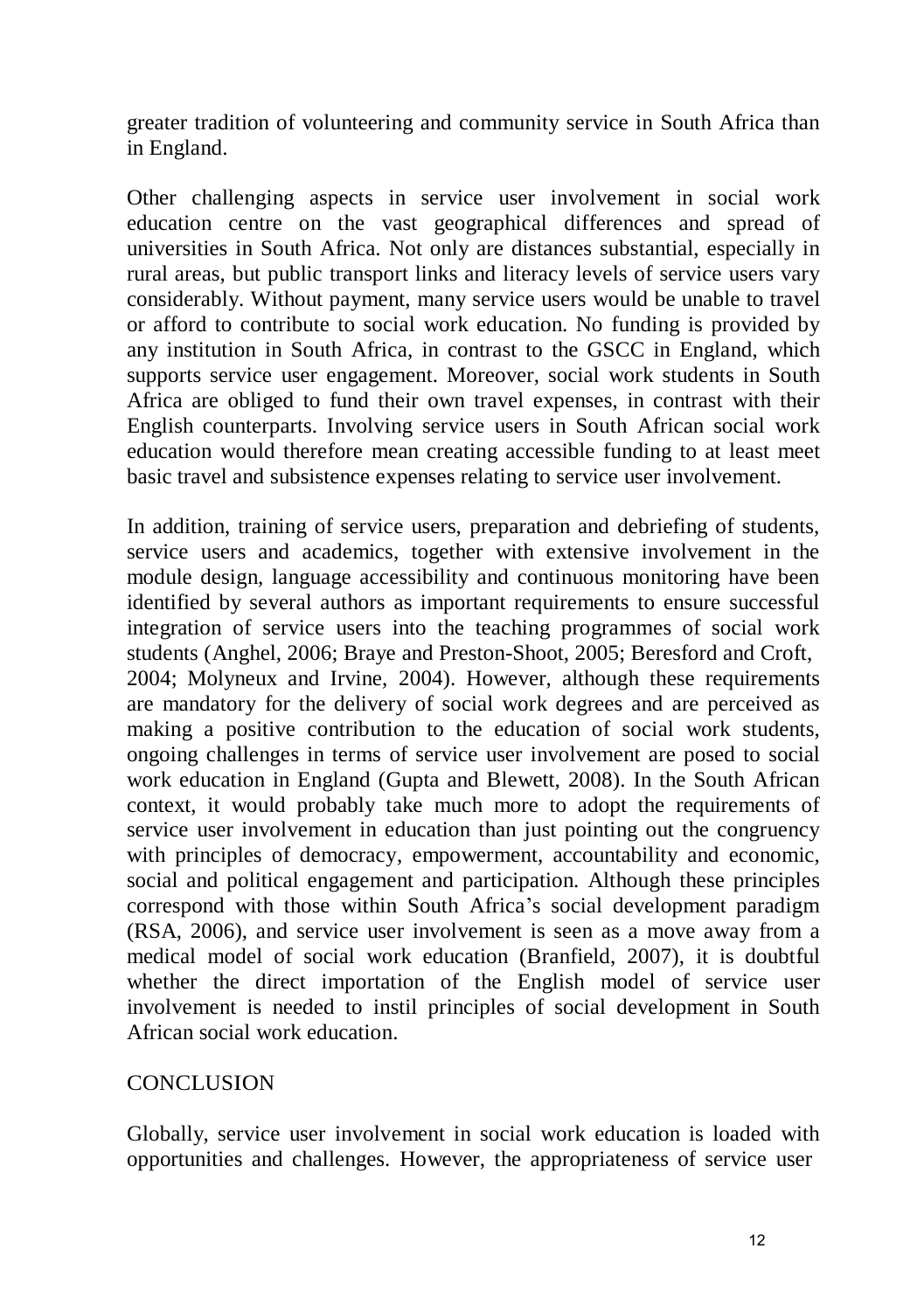involvement in all contexts is debatable. Social workers usually deliver services to those citizens who are most disenfranchised and socially excluded, often as a result of socio-political policies and systems. From a juxtaposition of practices in England and South Africa, it is evident that both countries' unique socio-economic and political contexts and discourses contribute to a grave incongruence in the appropriateness of service user involvement in each country. Although the involvement of service users has the potential to bring "real life" into social work education, the involvement of service users as a requirement for HEIs to award a professional social work qualification without extensive debate and reflection would be illconsidered in the South African context. However, with an increasing number of countries worldwide drawing on service user involvement as a matter of principle in good practice in social work education, the statutory framework, policies and practices of social work education in South Africa could be challenged in future to adopt a context-specific and "real life" involvement of service users to achieve exit-level outcomes and to meet the associated assessment criteria of the BSW qualification.

# REFERENCES

Anghel, R. (2006). "User-Shaped Course", Community Care 9/21/2006, [http://www.communitycare.co.uk/Articles/2006/09/21/55800/service-users](http://www.communitycare.co.uk/Articles/2006/09/21/55800/service-users-)inform-social-work-degree-courses html (Accessed on 02/06/2009).

Australian Association of Social Workers. (2008). "Australian Social Work Education and Accreditation Standards", [http://www.acap.org.au/national/Documents/Social%20Work%20](http://www.acap.org.au/national/Documents/Social%20Work) Educational%20Accred%20Standards0508.pdf (Accessed on 07/06/2009).

Banks, S. (2006). Ethics and Values in Social Work. Basingstoke: Palgrave-Macmillan.

Barclay, P. (1982). Social Workers: Their Role and Tasks (the Barclay Report). London: Bedford Square Press.

Beresford, P. and Croft, S. (2004). "Service Users and Practitioners Reunited: The Key Component for Social Work Reform" British Journal of Social Work 34(1):53-68.

Bill of Rights (1996). "Constitution of the Republic of South Africa", Act 108 of 1996, http://www.concourt.gov.za/text/homehtml (Accessed on 02/06/2009).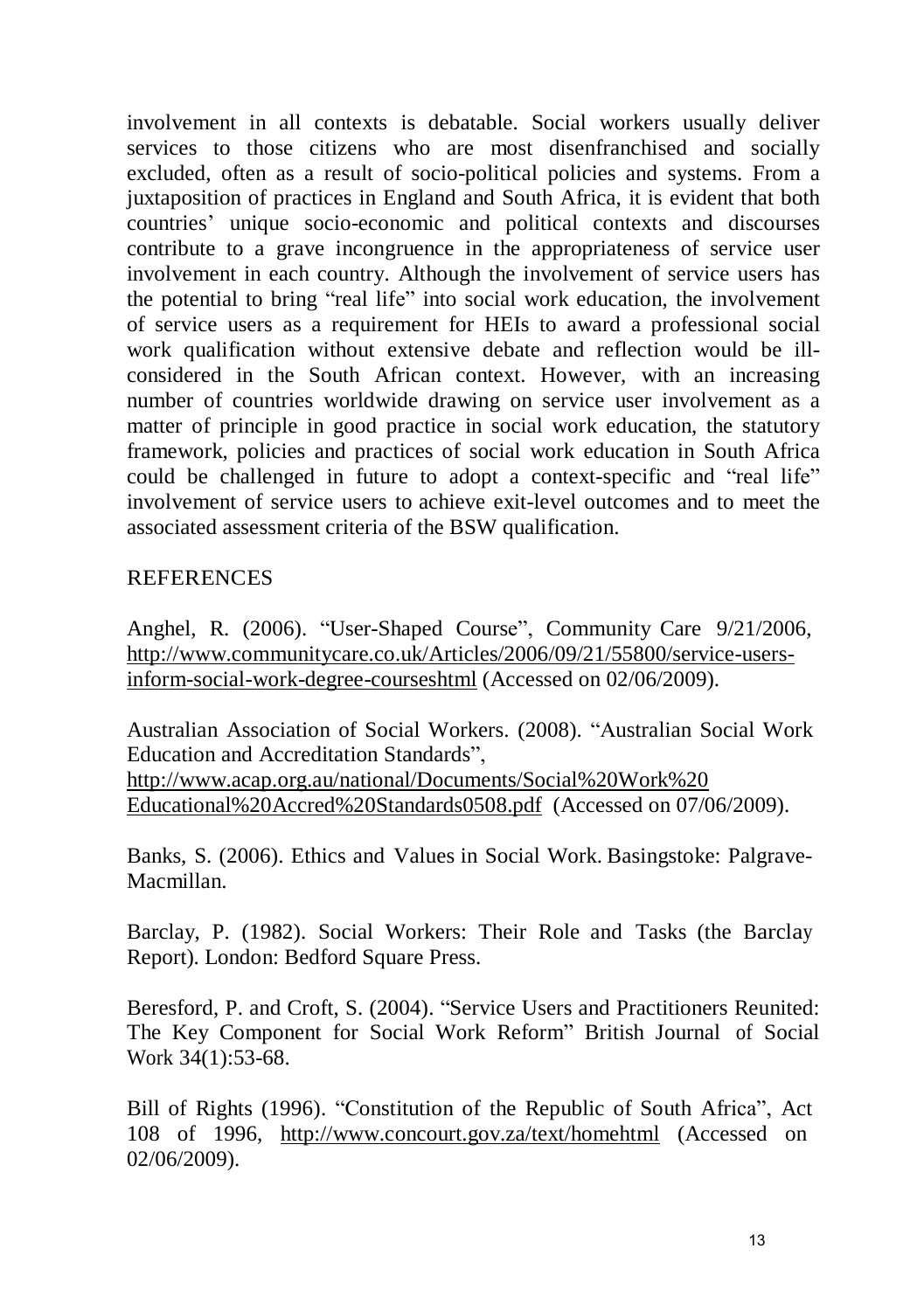Branfield, F., Beresford, P., Andrews, E.J., Chambers, P., Staddon, P., Wise, G. and Williams-Findlay, B. (2006). Making Service User Involvement Work: Supporting Service User Networking and Knowledge London: Joseph Rowntree Foundation.

Branfield, F. (2007). User Involvement in Social Work Education London: Social Care Institute for Excellence.

Braye, S. and Preston-Shoot, M. (2005). "Emerging from out of the shadows? Service user and carer involvement in systematic reviews" Evidence and Policy 1(2):173-193.

Department of Health (1998). Modernising Social Services; Promoting Independence; Improving Protection; Raising Standards London: Stationery Office.

Department of Health (2002). Requirements for Social Work Training London: Stationary Office.

Department of Health (2006). Our Health, Our Care, Our Say London: Stationary Office.

Dingwall, R. and Fenn, P. (1987). "A Respectable Profession? Sociological and Economic Perspectives on the Regulation of Professional Services" International Review of Law and Economics 7(1):51-64.

ESWDQE (Evaluation of Social Work Degree Qualification in England) (2008). Evaluation of the New Social Work Degree Qualification in England Volume 1: Findings. London: King's College London, Social Care Workforce Research Unit.

Freidson, E. (1994). Professionalism Reborn: Theory, Prophecy and Policy Cambridge: Polity Press.

GSCC (General Social Care Council) (2009). "Home Page", <http://www.gscc.org.uk/Home/>(Accessed on 18/08/2009).

Gupta, A. and Blewett, J. (2008). "Involving Services Users in Social Work Training on the Reality of Family Poverty: A Case Study of a Collaborative Project" Social Work Education 27(5):459-473.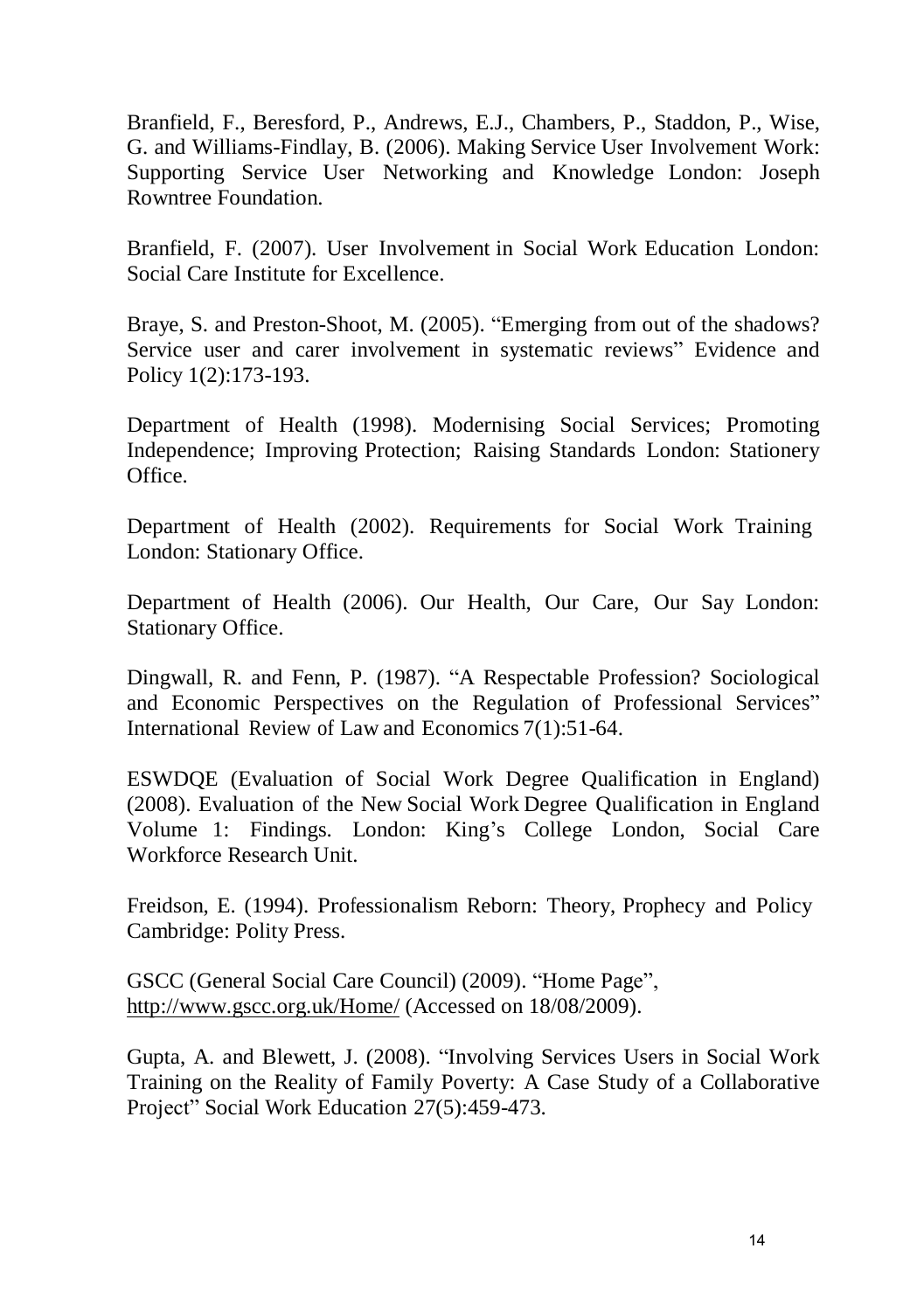Hanlon, J. (2008). "Users' involvement in teaching and assessing social work students" Community Care 19 March 2008, http://www.communitycare.co.uk/Articles/2008/03/19/107667/usersinvolvement-in-teaching-and-assessing-social-work-students html (Accessed on 20/11/2008).

Harlow, E. (2004). "Why don't women want to be social workers anymore? New managerialism, postfeminism and the shortage of social workers in social services departments in England and Wales" European Journal of Social Worker 7(2):167-179.

Heffernan, K. (2006). "Social Work, New Public Management and the Language of 'Service User'" British Journal of Social Work 36(1):139-147.

Hendriks, P., Kloppenburg, R., Gevorgianien, V. and Jakutien, V. (2008). "Cross-national social work case analysis: Learning from international experience within an electronicenvironment" European Journal of Social Work 11(4):383-396.

Humphreys, C. (2005). "Service User Involvement in Social Work Education: A Case Example" Social Work Education 24(7):797-803.

Hutton, P. (2006). "Service user involvement in action at Havering College", Community Care 6 July 2006,

http://www.communitycare.co.uk/Articles/2006/07/06/54818/service-userinvolvement-in-action-at-havering-college html (Accessed on 27/11/2008).

IEC (Independent Electoral Commission) (2009). "Electoral Commission of South Africa, Results Report"

[http://www.elections.org.za/NPEPWStaticReports/reports/ReportParameters.](http://www.elections.org.za/NPEPWStaticReports/reports/ReportParameters)  aspx?catid=7 (Accessed on 18/08/ 2009).

Jordan, B. (2004). "Emancipatory Social Work? Opportunity or oxymoron" British Journal of Social Work 34(1):5-19.

Levin, E. (2004). Involving service users and carers in social work education London: SCIE.

Lyons, K. and Manion, H.K. (2004). "Goodbye DipSW: Trends in student satisfaction and employment outcomes" Social Work Education 23(2): 133-148.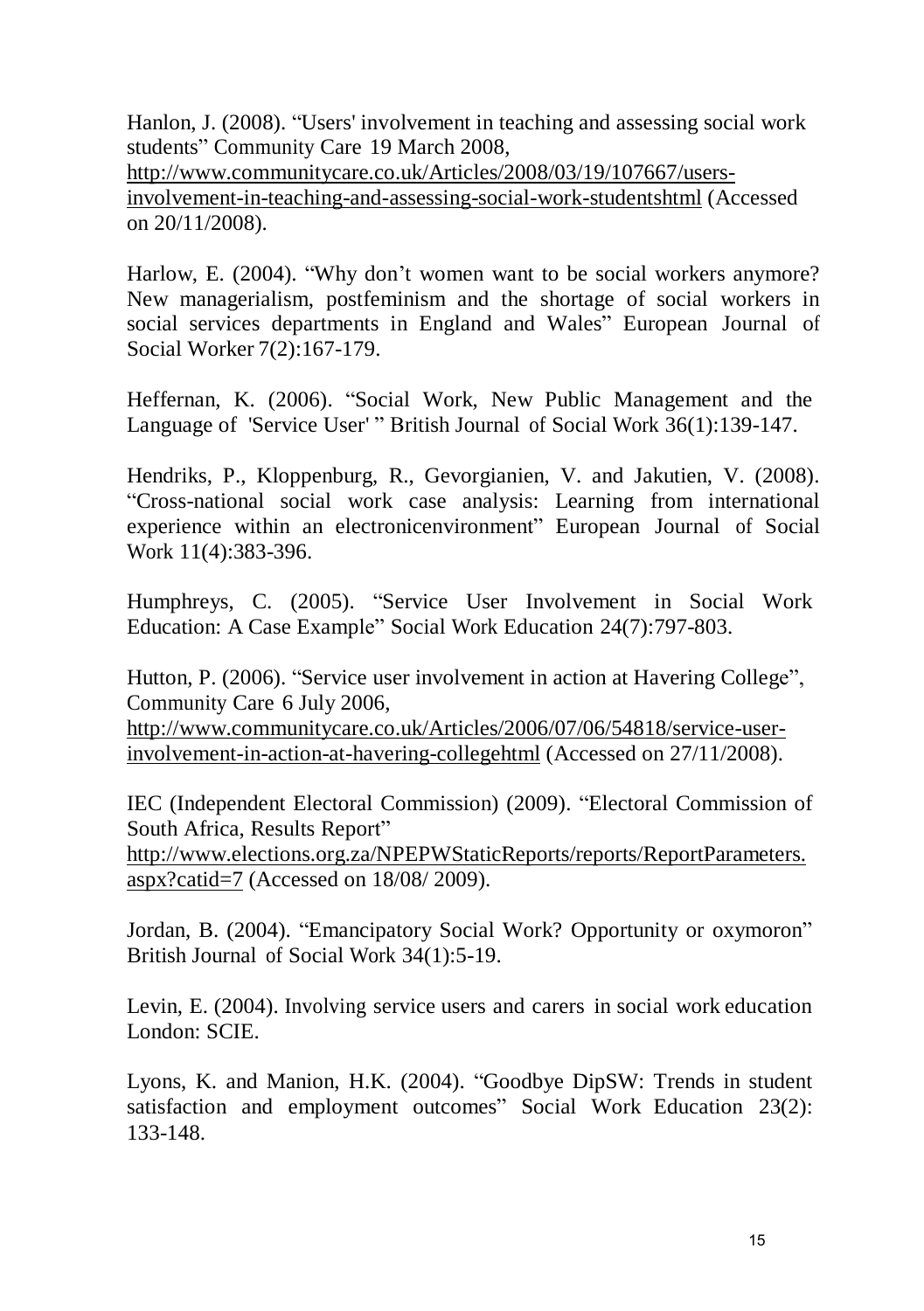Maer, L. and Horne, A. (2009). "Background to proposals for a British Bill of Rights and Duties", <http://www.parliament.uk/commons/lib/research/> briefings/snpc-04559.pdf (Accessed on 18/9/2009).

Molyneux, J. and Irvine, J. (2004). "Service user and carer involvement in social work training: A long and winding road?" Social Work Education 23(3):293-308.

Munday, B. (2007). Integrated Social Services in Europe. Strasbourg Cedex: Council of Europe Publishing.

O'Brian, C. (2003). "Resource and Educational Empowerment: A Social Work Paradigm for the Disenfranchised" Research on Social Work Practice 13(3):388-399.

Patel, L. (2005). Social Welfare and Social Development Cape Town: Oxford University Press.

Parton, N. (2006). Safeguarding Childhood: Early Intervention and Surveillance in a Late Modern Society Basingstoke: Palgrave-Macmillan.

Radović, M.K., Urbanc, K. and Delale E.A. (2008) Challenges of User`s Participation in Social Work Education. Paper presented at the ENSACT conference, Dubrovnik Croatia, 23rd September 2008,

http://www.ensact.eu/conferences/Dubrovnik/Presentations/6Dubrava Section II/Session5W8/Challenges of users participation inSW.pdf (Accessed on 18/06/ 2008).

RSA (Republic of South Africa) (1978). Ministry for Social Development. South African Council for Social Service Professions. Social Service Professions Act (100 of 1978). [Amended National Welfare Act (Act 100 of 1978).] Pretoria: Government Printer.

RSA (Republic of South Africa) (1995). Ministry of Education. South African Qualifications Authority Act (Act 58 of 1995). Government Gazette, Vol. 364, No.16725 (4 October 1995). Pretoria: Government Printers.

RSA (Republic of South Africa) (1997). Ministry of Welfare and Population Development. White Paper for Social Welfare. Notice 1108 of 1997, Government Gazette, Vol. 386, No. 18166 (August 1997). Pretoria: Government Printers.